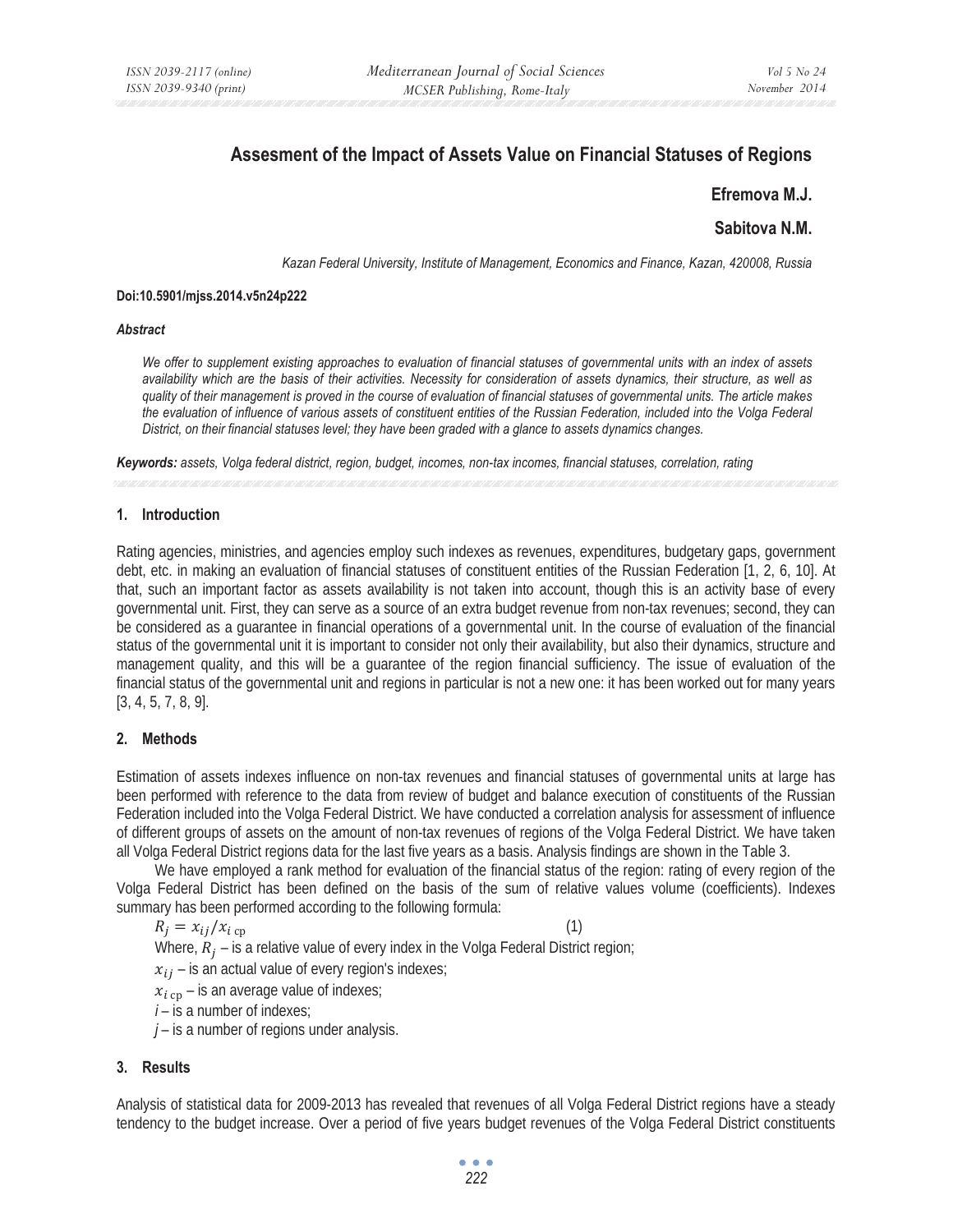increased 37%, and differentiation among regional revenues remained: the smallest revenues for the stated period were evidenced in the Republics of Mari El, Mordovia, Chuvashia, and in the Ulyanovsk Region; and the Republics of Tatarstan and Bashkortostan, the Samara and the Nizhni Novgorod Regions had the biggest revenues. Primary revenues derived by the Volga Federal District regions are arisen from tax proceeds, which is an evidence of favorable economic climate and good industry development level in constituents of the Russian Federation. An average performance of tax proceeds rate in revenues of the Volga Federal District regions are the following: 52.1% in 2009 and 65.8% in 2013. The highest tax proceeds level in the budget revenue structure can be observed in the Samara and Nizhni Novgorod Regions, the Republic of Bashkortostan and the Perm Territory (65-72% in 2009 and 72-84% in 2013). At that 1 region of 14 constituents of the Russian Federation, namely the Republic of Tatarstan, did not obtain an equalization transfer in 2013 (the same is true for 2009); other constituents of the Russian Federation included into the Volga Federal District obtain the stated transfers. Non-tax revenues of the majority of constituents of the Russian Federation, included into the Volga Federal District, generally have a tendency to growth (amount of non-tax revenues in absolute terms, as well as their rate in budget revenues of constituents increased in five constituents of the Volga Federal District, for instance more than fourfold in the Republic of Mordovia). However, non-tax revenues dropped off in such constituents of the Russian Federation, as the Kirov, Penza, and Saratov Regions, the Perm Territory, and the Republic of Bashkortostan.

Non-tax revenues of governmental units come from a range of sources including assets (according to the Budgetary Code of the Russian Federation, these revenues may include revenues from use and sale of public property). At that, decrease of non-tax revenues rates can be an evidence of assets management quality as well (for example in the trade of unprofitable objects).

The performed analysis of assets dynamics for the period of 2009-2013 for balances of constituents of the Russian Federation, included into the Volga Federal District, showed their increase. But this increase is connected with financial assets in a greater degree. And non-financial assets of constituents decreased in eight constituents of the Russian Federation (Table 1). Regionwide, assets increased, but such increase occurred due to financial assets, while nonfinancial assets decreased.

|                               | Assets   |                         |                             |                                     |  |
|-------------------------------|----------|-------------------------|-----------------------------|-------------------------------------|--|
| Index Name                    |          | <b>Financial Assets</b> | <b>Non-Financial Assets</b> |                                     |  |
|                               | Total    |                         | Total                       | Incl. Non-Financial Treasury Assets |  |
| Republic of Bashkortostan     | 19437,03 | 27952,11                | $-8515,08$                  | 4353,35                             |  |
| Republic of Mari El           | 12940,91 | 14497,26                | $-1556,35$                  | 1866,44                             |  |
| Kirov Region                  | 18389,16 | 19046.74                | $-657,57$                   | 6345.41                             |  |
| Republic of Mordovia          | 41643,38 | 31922.01                | 9721.36                     | 4423.49                             |  |
| Nizhny Novgorod Region        | 92273,01 | 49337.80                | 42935.21                    | 64572,11                            |  |
| Orenburg Region               | 20580.24 | 30272.07                | $-9691.83$                  | $-18.01$                            |  |
| Penza Region                  | 22323.91 | 32151.03                | $-9827.12$                  | 3479.20                             |  |
| Perm Territory                | 1158.83  | 39505.20                | $-38346.4$                  | 1502.31                             |  |
| Republic of Tatarstan         | 162010.7 | 147948.30               | 14062.37                    | 7000.77                             |  |
| Samara Region                 | 64052.99 | 60996.44                | 3056.54                     | 12047.19                            |  |
| Saratov Region                | 16800,58 | 25989.38                | $-9188,80$                  | 474,84                              |  |
| Republic of Udmurtia          | 9443,21  | 27659,87                | $-18216.7$                  | 30,12                               |  |
| <b>Ulyanovsk Region</b>       | 18044,15 | 16645,02                | 1399,13                     | 12609,31                            |  |
| Republics of Chuvashia        | 24928,54 | 24193,36                | 735,19                      | 8385,00                             |  |
| <b>Volga Federal District</b> | 524026,6 | 548116,57               | $-24090$                    | 127071,52                           |  |

**Table 1.** Assets Dynamics in the Volga Federal District Regions for the period of 2009-2013 mln. rub.

Rate of non-financial assets as part of assets of the said constituents of the Russian Federation also decreased from 80% in 2009 to 45% in 2013, and rate of financial assets increased correspondingly (Table 2).

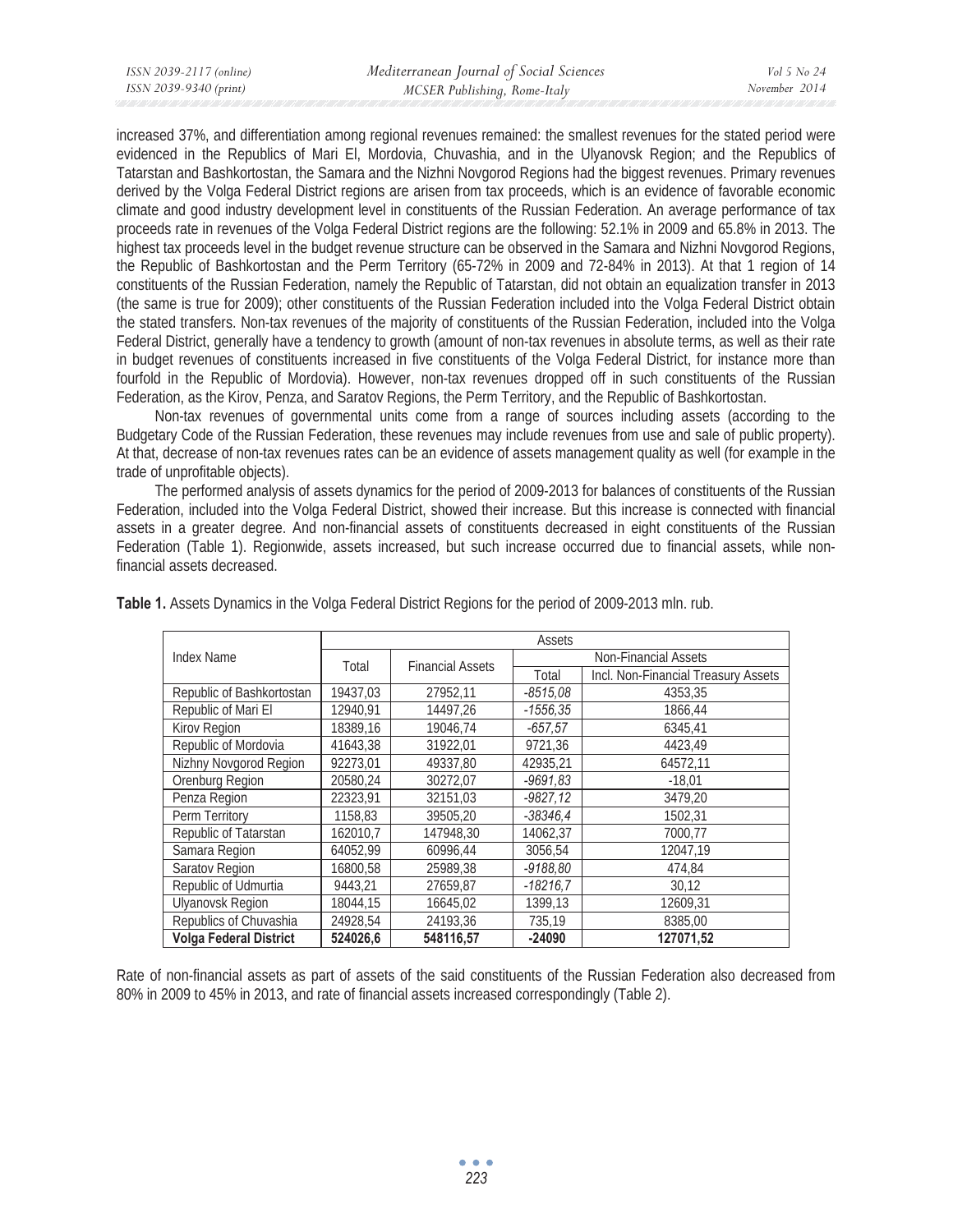|                                                       | 2009 year                   |                        |           | $2013$ year                 |                        |           |
|-------------------------------------------------------|-----------------------------|------------------------|-----------|-----------------------------|------------------------|-----------|
| Index Name                                            | <b>Non-Financial Assets</b> |                        | Financial | <b>Non-Financial Assets</b> |                        | Financial |
|                                                       | Total                       | Incl. Non-Financial    | assets    | Total                       | Incl. Non-Financial    | Assets    |
|                                                       |                             | <b>Treasury Assets</b> |           |                             | <b>Treasury Assets</b> |           |
| Republic of Bashkortostan                             | 43.73                       | 6.83                   | 56,27     | 34,94                       | 8,40                   | 65,06     |
| Republic of Mari El                                   | 93,05                       | 1.89                   | 6,95      | 50,85                       | 6,92                   | 49,15     |
| Kirov Region                                          | 88,09                       | 16,87                  | 11,91     | 45,06                       | 25,15                  | 54,94     |
| Republic of Mordovia                                  | 86,40                       | 15.04                  | 13,60     | 50,96                       | 12,56                  | 49,04     |
| Nizhny Novgorod Region                                | 95,62                       | 6,74                   | 4,38      | 70.37                       | 39.27                  | 29,63     |
| Orenburg Region                                       | 76,98                       | 0,27                   | 23,02     | 28,30                       | 0,13                   | 71,70     |
| Penza Region                                          | 95,93                       | 5,16                   | 4,07      | 39.59                       | 9,35                   | 60,41     |
| Perm Territory                                        | 71,49                       | 0,28                   | 28,51     | 15,15                       | 2,43                   | 84,85     |
| Republic of Tatarstan                                 | 52,61                       | 5,75                   | 47,39     | 34,57                       | 5,16                   | 65,43     |
| Samara Region                                         | 83,18                       | 4,25                   | 16,82     | 55,83                       | 9,33                   | 44,17     |
| Saratov Region                                        | 96,91                       | 0,41                   | 3.09      | 65,19                       | 0,92                   | 34,81     |
| Republic of Udmurtia                                  | 79,94                       | 2,20                   | 20,06     | 26,10                       | 1.83                   | 73,90     |
| <b>Ulyanovsk Region</b>                               | 97,42                       | 1.13                   | 2,58      | 68,47                       | 23,34                  | 31,53     |
| Republics of Chuvashia                                | 91,10                       | 15,70                  | 8,90      | 46,25                       | 24,83                  | 53,75     |
| Average Value in the<br><b>Volga Federal District</b> | 82,32                       | 5,89                   | 17,68     | 45,12                       | 12,11                  | 54,88     |

## **Table 2.** Composition and Profile of Assets of the Volga Federal District Constituents in Percentage Terms

Our correlation analysis has revealed that there is heavy reliance between non-tax revenues and assets, including financial assets as well (Table 3). High correlation value can also be observed between non-tax revenues and an aggregate value of financial assets and non-financial treasury assets. Thus, we can observe heavy reliance of non-tax assets with treasury property which is not secured to governmental enterprises and agencies. At that the correlation turns firm with the increase of years.

**Table 3.** Correlation of Non-Tax Budget Revenues of the Volga Federal District Regions for the period of 2009-2013

|                | Correlation of Non-Tax Revenues with: |                                                       |                      |                        |      |  |
|----------------|---------------------------------------|-------------------------------------------------------|----------------------|------------------------|------|--|
| Year<br>Assets | Financial                             | Sum of Non-Financial Treasury Assets<br>Non-Financial |                      | Non-Financial Treasury |      |  |
|                | Assets                                | Assets                                                | and Financial Assets | Assets                 |      |  |
| 2009           | 0.7                                   | 0.76                                                  | 0,51                 | 0.74                   | 0.54 |  |
| 2010           | 0.73                                  | 0,8                                                   | 0,52                 | 0,81                   | 0,58 |  |
| 2011           | 0.83                                  | 0,8                                                   | 0,63                 | 0,84                   | 0,46 |  |
| 2012           | 0.86                                  | 0.91                                                  | 0.59                 | 0.89                   | 0.18 |  |
| 2013           | 0.9                                   | 0.94                                                  | 0.69                 | 0.94                   | 0.33 |  |

For the purpose of finding an ordered estimate of financial statuses of regions we have taken indexes in rubles: regional incomes per capita (one of key indicators of economic development of a region), non-tax revenues entered to the budget of the constituent of the Volga Federal District (they show constituent's assets management quality), assets on balance of every region, as well as quota of revenues exclusively of equalization transfers, in percentage terms.

We have compared real value of index of every region with average value in the Volga Federal District, following which we will make a table defining contribution of every index to the final coefficient. Every constituent will be given a number from 1 to 14 in the rank table according to the value of the final coefficient (Table 4).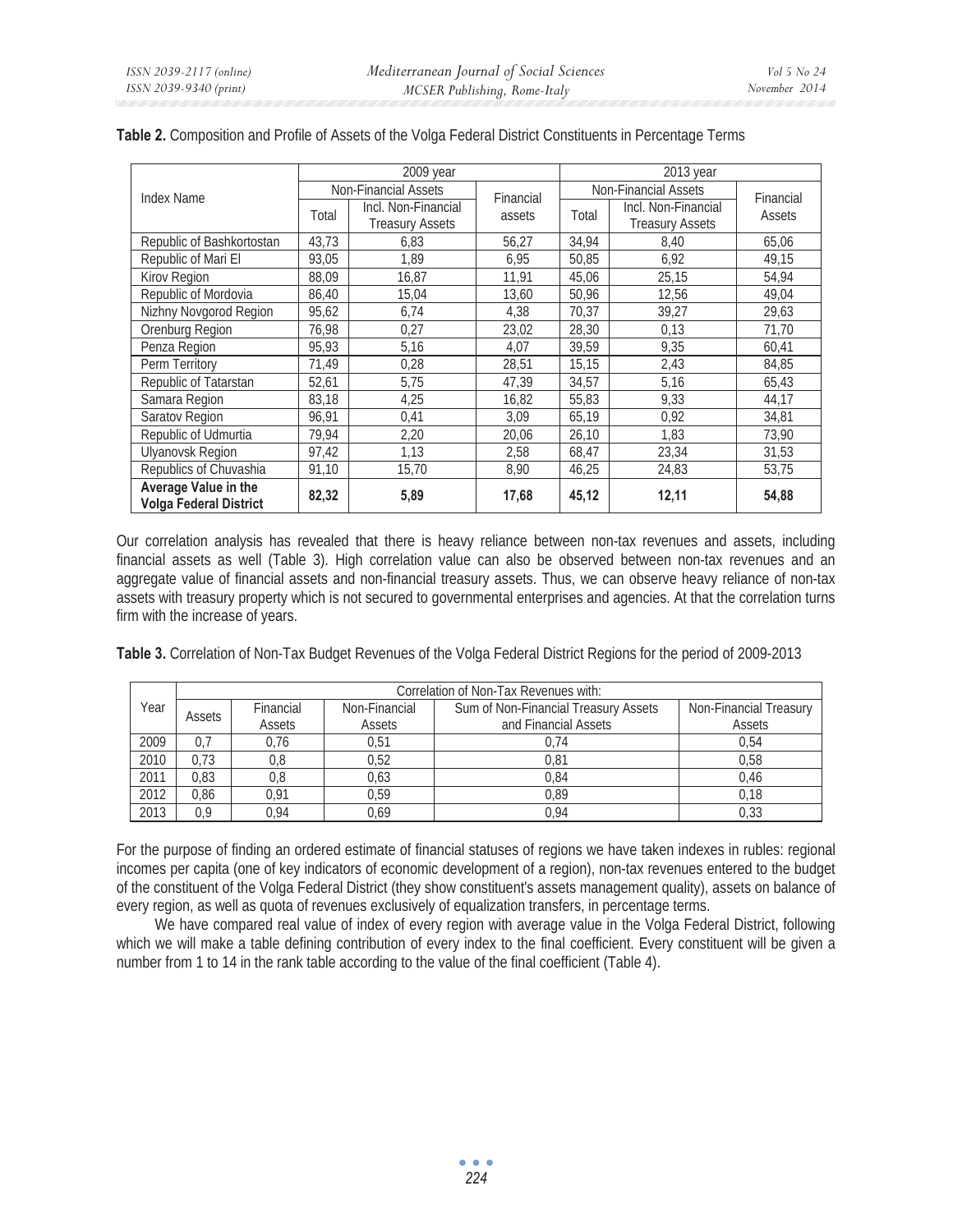| Index Name                | Per<br>Regional<br>Incomes F<br>Capita | revenues<br>Non-tax | Exclusively of<br>Revenues<br>Transfers | Assets | Final Coefficient | Region Rating |
|---------------------------|----------------------------------------|---------------------|-----------------------------------------|--------|-------------------|---------------|
| Republic of Bashkortostan | 0,93                                   | 2,91                | 1,07                                    | 1,80   | 1,7               | 12            |
| Republic of Mari El       | 0,94                                   | 0,22                | 0,80                                    | 0,30   | 0,6               | 14            |
| Kirov Region              | 0,92                                   | 0,62                | 0,89                                    | 0,36   | 0,7               | 13            |
| Republic of Mordovia      | 1,20                                   | 0,56                | 0,91                                    | 0,69   | 3,4               | 6             |
| Nizhny Novgorod Region    | 1,00                                   | 1,31                | 1,08                                    | 1,67   | 5,06              | 3             |
| Orenburg Region           | 0,97                                   | 0,91                | 1,09                                    | 0,49   | 3,5               | 5             |
| Penza Region              | 0,92                                   | 0,29                | 0,91                                    | 0,52   | 2,64              | 11            |
| Perm Territory            | 1,04                                   | 1,02                | 1,10                                    | 0,65   | 3,8               | 4             |
| Republic of Tatarstan     | 1,39                                   | 3,53                | 1,10                                    | 3,67   | 9,7               | 1             |
| Samara Region             | 1,19                                   | 1,09                | 1,09                                    | 1,71   | 5,08              | 2             |
| Saratov Region            | 0,78                                   | 0,27                | 1,00                                    | 0,75   | 2,8               | 8             |
| Republic of Udmurtia      | 1,02                                   | 0,41                | 1,08                                    | 0,44   | 3                 | 7             |
| <b>Ulyanovsk Region</b>   | 0,81                                   | 0,39                | 1,01                                    | 0,52   | 2,73              | 9             |
| Republics of Chuvashia    | 0,89                                   | 0,46                | 0,88                                    | 0,46   | 2,69              | 10            |

#### **Table 4.** Ordered Estimate of Financial Statuses of Volga Federal District Regions for 2013

So, we have graded constituents of the Volga Federal District according to the level of their financial self-sufficiency. Let us estimate financial prosperity of the Volga Federal District regions in order to make a matrix. For that end we shall define to what extent expenditures of every constituent of the Volga Federal District are safeguarded by their own revenues (i.e. exclusive of equalization current grants) (Table 5).

**Table 5.** Financial Prosperity of the Volga Federal District Regions for 2013

| Index name                | <b>Expenditures</b> | Revenues (Exclusively of Current<br>grants) | Revenues -<br>Expenditures | % of Insufficient<br>Prosperity |
|---------------------------|---------------------|---------------------------------------------|----------------------------|---------------------------------|
| Republic of Bashkortostan | 139180,21           | 119389,90                                   | 19790,32                   | 14,22                           |
| Republic of Mari El       | 22684,69            | 15295,55                                    | 7389,15                    | 32,57                           |
| Kirov Region              | 44587,27            | 31550,28                                    | 13036,98                   | 29,24                           |
| Republic of Mordovia      | 35465,88            | 26512.29                                    | 8953.59                    | 25,25                           |
| Nizhny Novgorod Region    | 114850,05           | 104778,16                                   | 10071,89                   | 8,77                            |
| Orenburg Region           | 74174,28            | 62723,43                                    | 11450,85                   | 15,44                           |
| Penza Region              | 46655,67            | 33707,70                                    | 12947.98                   | 27,75                           |
| Perm Territory            | 96049.82            | 88886.73                                    | 7163.09                    | 7,46                            |
| Republic of Tatarstan     | 172304,96           | 171997,48                                   | 307,48                     | 0,18                            |
| Samara Region             | 134267,31           | 123524,67                                   | 10742,64                   | 8,00                            |
| <b>Saratov Region</b>     | 69758,40            | 57288,16                                    | 12470,24                   | 17,88                           |
| Republic of Udmurtia      | 57878,77            | 49183,87                                    | 8694,90                    | 15,02                           |
| <b>Ulyanovsk Region</b>   | 38547,42            | 30720,92                                    | 7826,50                    | 20,30                           |
| Republics of Chuvashia    | 36791,84            | 28584.18                                    | 8207.67                    | 22,31                           |

## **4. Conclusion**

Every constituent of the Russian Federation is an economic entity which owns and disposes of assets and revenues in its own name, enters into economic relationship with other economic units, assumes financial obligations, makes economic decisions for which it is responsible in accordance with the applicable legislation. Financial assets and non-financial assets of treasury property are strongly interrelated with non-tax revenues. At that our analysis has revealed that decrease or increase of total assets does not always influence directly on the amount of non-tax revenues of the region. In order to understand if financial status of the region becomes better or worse (at that it is essential to consider influence of various factors, for example, revaluation of assets, etc.) and to evaluate assets management quality, it is necessary to